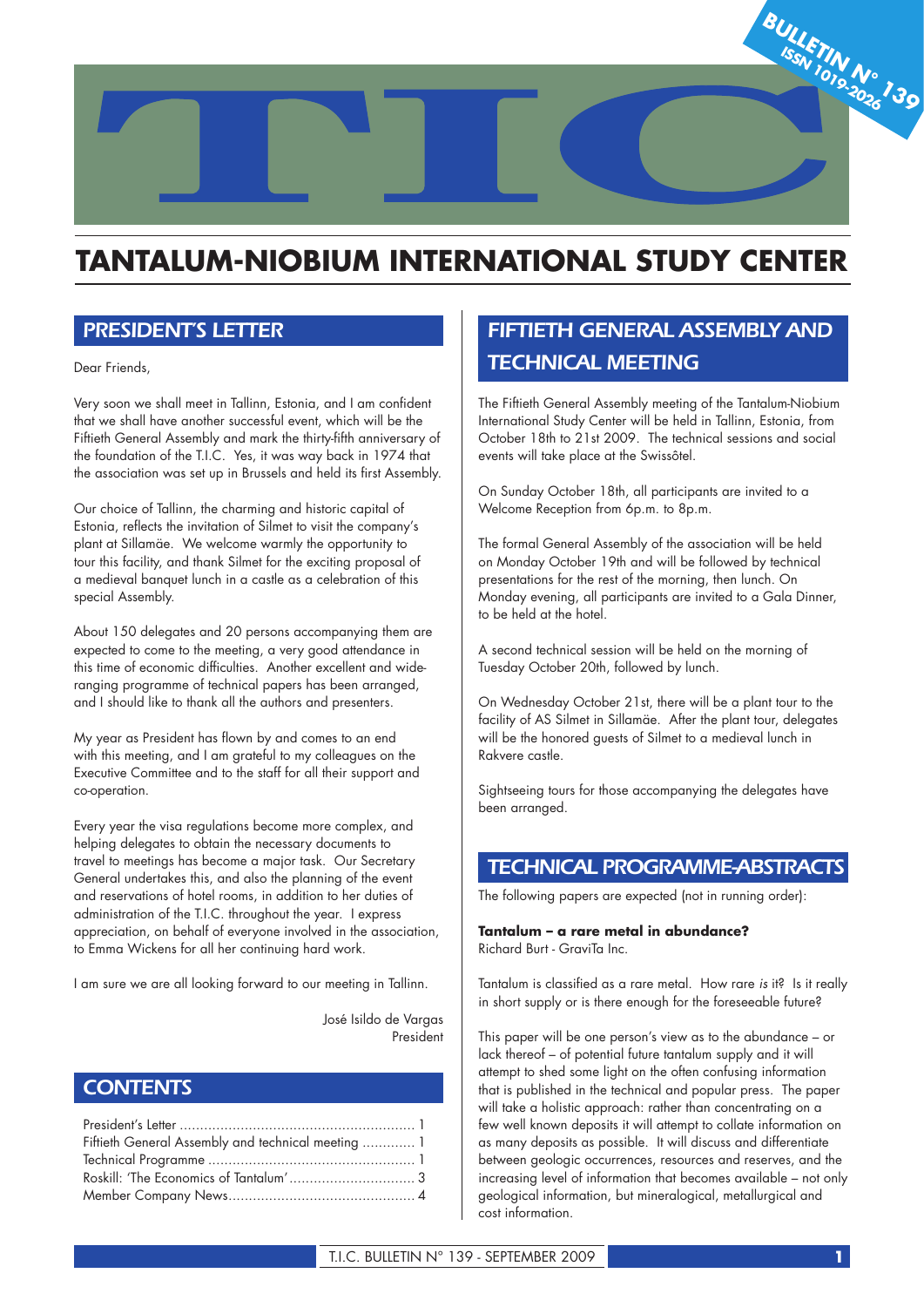By weighting the various data, a regional, statistical, 'most likely' resource base has been developed, giving an overall indication of potential future supply.

#### Flux pulling method of growing stoichiometric LiTaO<sub>2</sub> **crystals**

Li Bin and Zhang Xuefeng - Ningxia Orient Tantalum Industry Co., Ltd

Near stoichiometric LiTaO<sub>2</sub> crystals were grown by the flux pulling method from a congruent melt by adding K<sub>2</sub>O. The analysis of the spectroscopic properties and Curie temperature of these crystals indicates that, compared with the congruent LiTaO<sub>3</sub>, the ultraviolet absorption edges shift towards a shorter wavelength, also the Curie temperature increases. When the quantity of flux is  $17 \text{mol}$ % K<sub>2</sub>O, the size of crystal is about 50×50mm, the Curie temperature of head is 678°C, the Curie temperature of tail is 681°C, and the ultraviolet absorption edge is  $261$ nm. From these experimental results the content of Li<sub>2</sub>O is estimated to be about 49.9mol%. Therefore, flux pulling can be regarded as a suitable method for growing stoichiometric  $LiTaO<sub>3</sub>$ .

# **Accelerating science – the Large Hadron Collider at CERN**

James Gillies - CERN

At 27 kilometres in circumference, colder than outer space, and containing enough superconducting filament to reach to the sun and back five times, the LHC is a machine of superlatives. It is mankind's most ambitious scientific experiment, bringing together scientists from some 500 universities around the world, and it is set to change our view of the universe. Over recent decades, the fields of particle physics and cosmology have made huge advances in mapping the universe from its tiniest constituents to its vastest expanses. Particle physics has given us the standard model, a sort of periodic table of the fundamental particles and their interactions. The standard model provides an extraordinarily precise picture of the particle world, but it is incomplete. Part of the evidence for this comes from the science of the very large. By observing the universe at the largest distance scales, scientists have found that visible matter, as described by the standard model, makes up only about 4% of the total mass and energy of the universe. The rest is enigmatically called dark matter and energy. Starting to explore the remaining 96% is among the goals of experiments at the LHC. This talk will describe the LHC project and its host laboratory, CERN, and give an overview of the exciting science the LHC is poised to deliver.

### **Ultra76 – a new tantalum alloy for the chemical process industry**

Paul Aimone - H.C. Starck Inc.

Tantalum and tantalum alloys have been extensively used in electronic, chemical processing, and other industries for many years. Alloying tantalum with tungsten improves mechanical strength as well as increasing corrosion and hydrogen embrittlement resistance without degrading the other physical properties of pure tantalum. The outstanding corrosion resistance of tantalum and tantalum alloys is attributed to a very thin, protective tantalum pentoxide  $(Ta_2O_5)$  film that forms upon exposure of the metal to oxidising conditions. Only when the oxide film reacts with or is penetrated by a chemical reagent

does corrosive attack occur on the underlying metal. Industrial experience has repeatedly shown that even when this attack occurs, hydrogen embrittlement rather than corrosion is the predominant failure mechanism for tantalum materials. H.C. Starck undertook development of a new tantalum alloy with improved corrosion and hydrogen embrittlement resistance. Test results have shown this derivative of the Ta-3W alloy (NRC®76) has corrosion and hydrogen embrittlement rates that are one to two orders of magnitude lower than conventional Ta-3W alloy in hydrochloric acid and five to ten times lower in sulfuric acid, with comparable mechanical properties.

#### **Statistics and transport**

Ulric Schwela - T.I.C.

The latest T.I.C. statistics are compared with those for the previous five years, for the categories of niobium primary production and processors' shipments, tantalum primary production, processors' receipts and shipments, and finally capacitor producers' receipts. A reminder of the underlying principles is provided.

The activities of the Transport Committee are described as it continues its work to resolve the problems associated with the delay and denial of shipment of tantalum raw materials. This involves participation in regulatory developments, the International Steering Committee on the Denial of Shipments of Radioactive Material plus regional activities and the development of a Communication Campaign.

# **Environmental compliance and waste minimisation in tantalum scrap metal recycling**

Craig Hafner - Hi-Temp Specialty Metals

This presentation looks at the regulatory environment of environmental regulations both in the U.S. and worldwide, and the current status of tantalum recycling efforts. Hi-Temp employs various techniques to minimise its environmental impact and maintain regulatory compliance, while maximising the value of the recycled tantalum. Hi-Temp's methods of processing tantalum scrap to its highest form while minimising the environmental impact will be discussed.

# **Further development of the high temperature processing concept for niobium-microalloyed API pipe grades**

Volker Flaxa - Salzgitter Mannesmann Forschung GmbH

The Salzgitter Group has a cluster of several subsidiaries in the state of Lower Saxony, Northern Germany. Hot wide strip is being produced on the modernised hot strip mill of Salzgitter Flachstahl GmbH. High quality spiral pipes are subsequently produced at Salzgitter Grossrohre GmbH using submerged arc welding. Future alloy designs and processing routes for spiral pipe grades are developed at Salzgitter Mannesmann Forschung GmbH.

Hot-rolled wide strip for production of large diameter, heavy gauge (up to 19 mm) helical line pipe grade X80 was a priority development over the last three years. Microstructure, texture and mechanical properties of strips have been characterised. Also the welding conditions have been simulated. The favourable microstructure is achieved by the proper selection of an appropriate chemical composition of low carbon content and increased niobium microalloying in combination with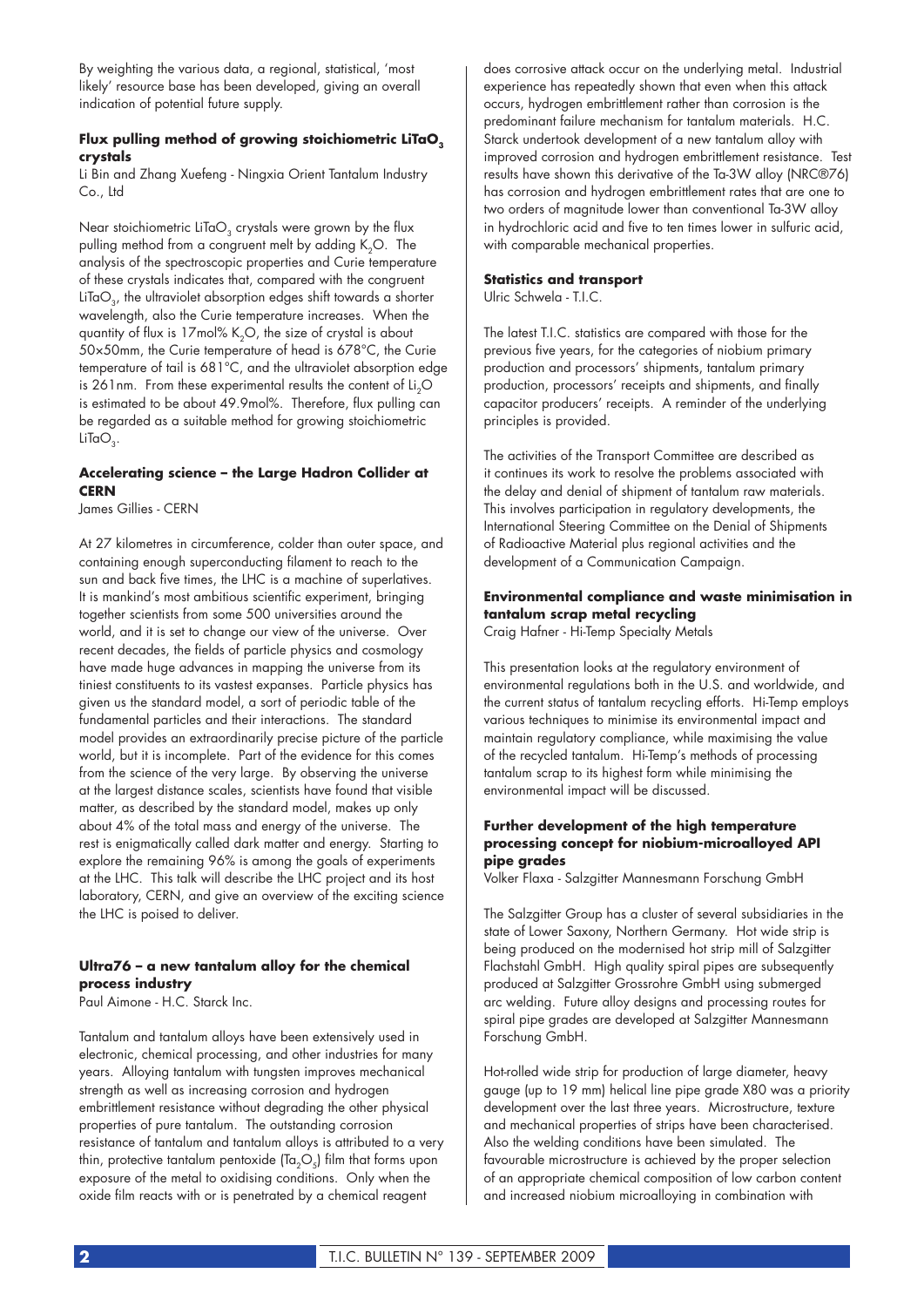suitable strictly controlled hot rolling parameters. The addition of niobium in combination with the adjustment of other alloying elements increases the recrystallisation stop temperature and thus makes it possible to apply a high temperature processing (HTP) concept.

A homogeneous acicular ferritic microstructure across the strip gauge is then formed during accelerated cooling on the runout table of the hot rolling mill. All results indicated excellent properties of this hot strip making it suitable for spiral pipes of grade X80.

#### **Mibra mine: a long-term reliable source of tantalum from Brazil**

Itamar Resende - Cia. Industrial Fluminense

Mibra mine has just completed an expansion process to produce 300000 lbs of  $Ta_2O_5$  concentrate per year, associated with an estimated reserve of over 30 years. Most recent exploratory work has indicated that reserves may be larger and the company is considering further expansion in the future. In this paper we will review the Mibra business model which is based on multi-product approach, sustainability, respect for the environment and cost competitivity.

#### **Cambridge FFC process environmental, commercial and scale-up considerations**

Ian Margerison, Ian Mellor and Lee Shaw - Metalysis

The presentation will highlight the advancements made since the discovery of the process at Cambridge University in 1997, to being on the cusp of commercialisation in 2009, with particular reference to the production of tantalum.

The basis of the FFC Cambridge process is the electrochemical reduction of an oxide (cathode), realised by applying a potential between this and a counter electrode (anode), resulting in the metal product remaining at the former, and the evolution of gaseous oxygen containing species at the latter. This is performed in a molten fused salt (calcium chloride) electrolyte in the region of 800 to 1000°C.

The elegance and simplicity of the FFC process is that the morphology and characteristics of the ensuing tantalum can be tailored through the careful choice of the electrolysis parameters.

The FFC process compares favourably to the more common sodium reduction route in terms of energy efficiency and is more environmentally benign, the only by-products being carbon monoxide, carbon dioxide and calcium chloride (road salt).

### **The tantalum supply chain – discovery and exploration to production and how to maintain security of supply**

David Hodge - Commerce Resources Corp.

Exploration companies provide an important first step in the tantalum supply chain by identifying new sources of tantalum and defining their economic significance. By supplying a pipeline of virgin properties to be evaluated, they play an important role in securing and supporting a robust tantalum supply chain. As these companies continue to explore and advance their projects into development, and ultimately into production, the specifics of how they operate will change, but their ongoing activities remain critical to the maintenance of

the chain. This talk will consider the diverse and varied roles of exploration companies in supporting a secure supply of tantalum, as well as the needs for multi-talented (and sometimes completely different) management teams at various stages in evaluating and advancing their projects. It will also look at industry needs for support and partnership through the various phases of development to ensure a safe and conflict-free global supply of tantalum for the longer term.

### **Application of niobium based superconductors in Magnetic Resonance Imaging systems**

Jonathan Noys and Adrian Thomas - Siemens Magnet **Technology** 

Niobium-titanium is the primary alloy used in the manufacture of superconducting magnets for Magnetic Resonance Imaging (MRI) systems. This paper will present the basic operational principles of an MRI system, and the requirement which these principles make for a high strength, high stability homogeneous magnetic field. The physical restrictions which mean that these requirements can only be met through the use of superconductors, and why the niobium-titanium alloy has remained the dominant material for this role through 25 years of continual growth in the MRI market, will be discussed.

The paper will present some of the engineering challenges which result from the requirements of the imaging system, and the technology used to satisfy them.

#### **Recent advances in tantalum and niobium capacitor technologies**

William Millman, Stanislav Zednicek and Tomas Zednicek - AVX Limited, Tantalum Division

Future growth in tantalum and niobium capacitors will be based upon their ability to adapt and to survive the real world demands of the electronic industry. The rapid growth of the electronics industry requires improved functionality, greater portability, lower power consumption, higher reliability and smaller less costly solutions to – sometimes very complex – challenges. To paraphrase, they need to be 'better, faster, cheaper'.

The growth in demand over the last decade for solid electrolytic capacitors stands in stark contrast to that of MLCC types. If tantalum and niobium capacitors are to remain a significant player within the family of capacitor dielectrics they must evolve and provide compelling solutions.

# *ROSKILL: 'THE ECONOMICS OF TANTALUM'*

Roskill Information Services has announced in September 2009 the publication of an update of 'The Economics of Tantalum' (10th edition). More information on the contents can be viewed on www.roskill.com/reports/tantalum. The document can be purchased from Roskill in hard copy or in electronic format.